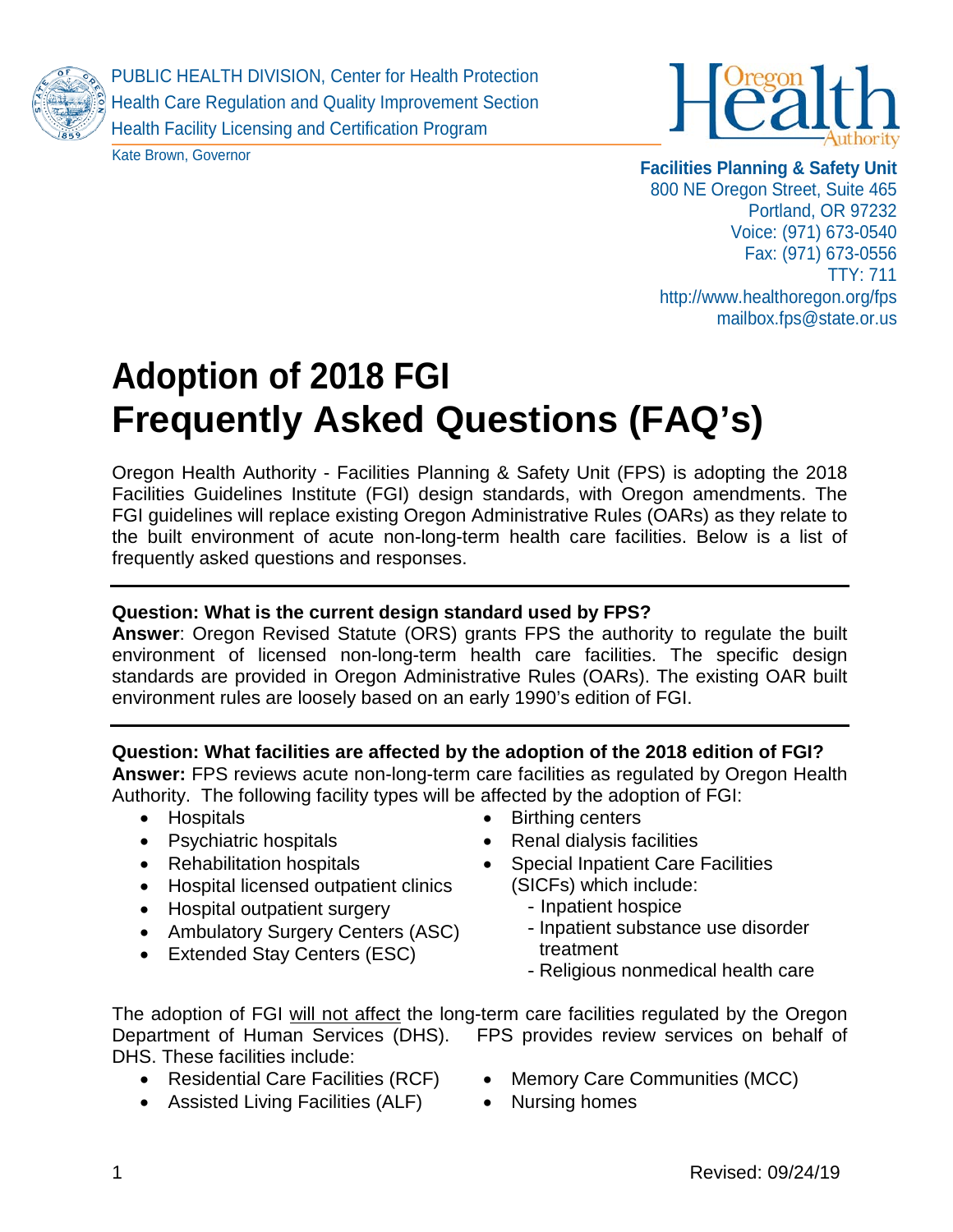**Question: Who is the Facilities Guidelines Institute (FGI) and what is their history? Answer:** The Facilities Guidelines Institute (FGI) was founded as a non-profit in 1998. The 2001 edition of the Guidelines was the first publication by this non-profit group, which included members of American Institute of Architects (AIA), the American Society for Healthcare Engineering (ASHE), the National Institute of Health (NIH), and other state authorities Having Jurisdiction (AHJs).

#### **Question: Oregon will join 39 other states to adopt FGI in addition to 3 more states that accept it as a means to equivalency. What does this mean to the healthcare industry overall and within Oregon?**

**Answer:** This near-universal level adoption will allow design and medical professionals to have transferrable knowledge and consensus application for all acute care facilities under their review and care.

#### **Question: How often is FGI amended?**

**Answer:** FGI releases new guidelines every four years. A committee to oversee the revisions is established three years prior to the next adoption cycle.

#### **Question: How often will Oregon amend and adopt newer versions of FGI?**

**Answer:** The revision interval will depend on stakeholder request and FPS availability to convene workgroups and committees to review newly proposed rules.

#### **Question: So, the OARs originated from the early 1990's and FGI is revised every 4 years. Why is Oregon not current?**

**Answer:** FPS is adopting the 2018 edition of FGI in response to stakeholder request. FGI is not a federally mandated regulatory standard. CMS acknowledges the design standard as an acceptable means to compliance but does not demand state adoption. In attempt to modernize our regulatory oversight, FPS is providing a publicly driven process for adopting a design standard to best fit the needs of the people and the licensed healthcare facilities within the State of Oregon.

## **Question: What does the adoption process look like?**

**Answer:** FPS formed a workgroup to review and propose amendments to the 2018 FGI. Invitations were sent to known facility managers, architects, engineers, and representative professional organizations. An initial meeting to discuss the process was held in January 2018 with 27 attendees. In the Spring of 2018, FPS contracted with the Institute for Conflict Management (ICM) to provide facilitation of workgroup meetings. The workgroup was convened in June 2018 and began meeting monthly to discuss the content of the 2018 FGI and to review proposed amendments. The final workgroup meeting was held in March 2019. During each workgroup meeting, FPS staff presented a list of proposed edits and justification for the edit. These proposed edits were either generated by FPS or by stakeholder request. After an amendment was proposed, the workgroup had a discussion and made a recommendation to FPS to either accept or reject the proposed edit. All workgroup feedback and recommendation was documented.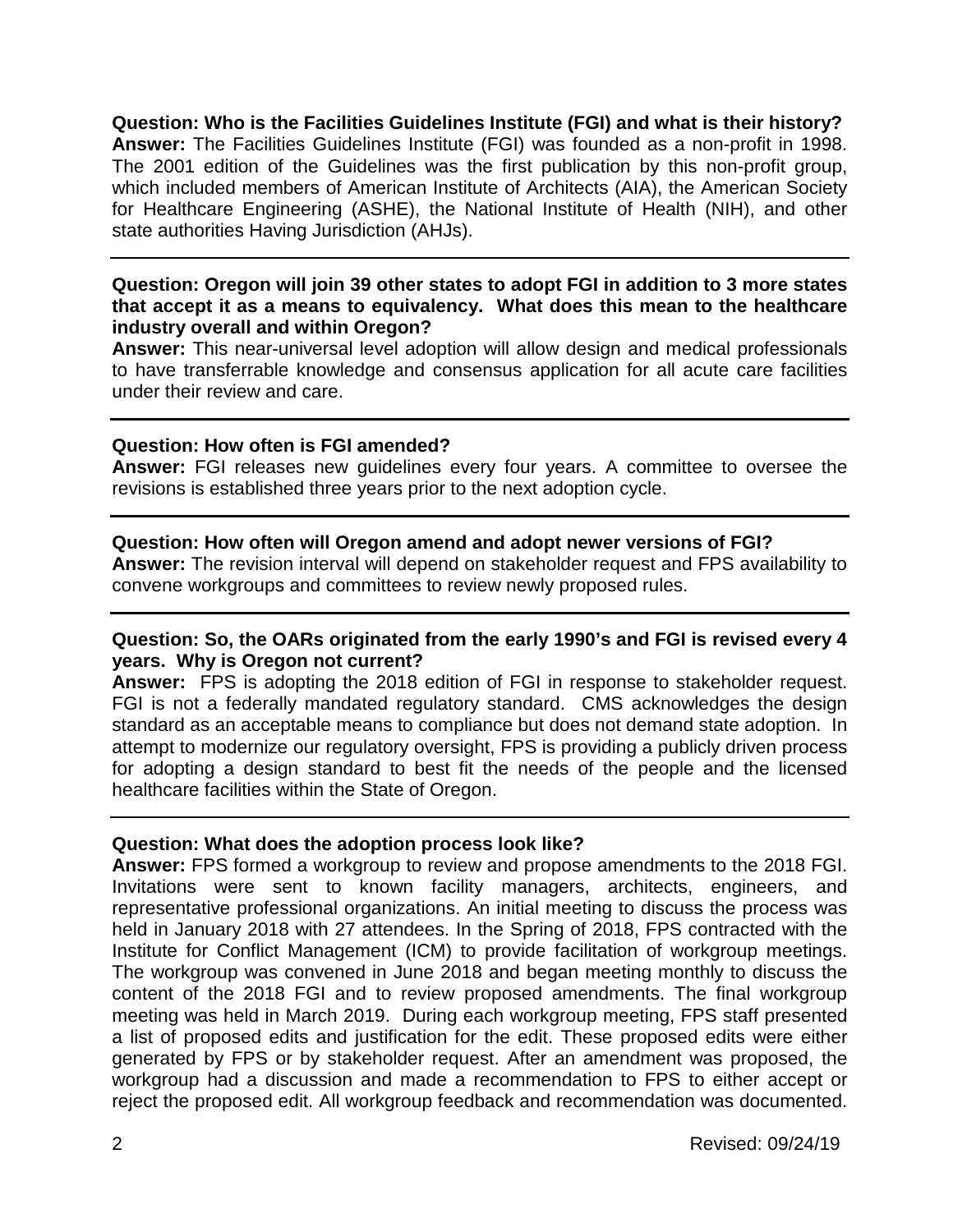After adjournment of the workgroup, FPS reviewed the workgroup's feedback for conflict resolution on a line item basis requesting management decision as needed to determine if the proposed rule amendment should proceed or be abandoned. With this resolution, the final proposed rule language was generated by FPS's Rules Coordinator within the Health Care Regulation and Quality Improvement program and submitted for official public comment during the rules adoption process. Public comments can be submitted from anyone, either orally at a public hearing or written; previous participation in the workgroup is not required. The public comment period was provided in August 2019 and birth center public comment will likely be in October or November 2019.

#### **Question: How is the FGI different from built environment OARs?**

**Answer:** The existing OARs include a numbering system for the different categories of Facilities. All facilities regulated by FPS have an OAR chapter number that begins with 333 (Oregon Health Authority - Public Health Division). The next three digits describe the division number (facility type) and last 4 digits describe the rule number (specific categories). The existing OARs do not divide the requirements based on hospital inpatient or outpatient licensed services.

| OAR                                           | <b>FGI</b>             |
|-----------------------------------------------|------------------------|
| 333=chapter#<br>535=division #<br>0100=rule # | 2.1 Chapter            |
|                                               | 2.1-1 Section          |
|                                               | 2.1-1.1 Subsection     |
|                                               | 2.1-1.1.1 Subsection   |
|                                               | 2.1-1.1.1.1 Subsection |
|                                               | (1) Paragraph          |
|                                               | (a) Subparagraph       |
|                                               | (i) Subparagraph       |
|                                               |                        |

The 2018 edition of FGI is available as a 3-book series or online. The books are divided by facility type: Hospital, Outpatient, and Residential Health. These categories reflect and respect the differing levels of care and acuity in each facility type. Within both the Hospital and Outpatient books, the content is further divided into three chapters: Part 1 General; Part 2 Facility Types; and Part 3 ASHRAE 170 Ventilation Requirements. The Residential Health book is organized into five chapters: Part 1 General; Part 2 Common Elements; Parts 3 through 5 cover Facility Types and Support Services. In all three categories, the first two digits establish the topic generally followed up by a dash. The numbers following the dash provide specific requirements. 2018 Outpatient FGI discusses flooring requirements in \*2.1-7.2.3.1. The asterisk informs the reader that there is Appendix material that addresses the topic further. Appendix material appears in a gray box at the bottom of the page and begins with the letter "A" in front of the numbers. Appendix material is not enforceable by FPS as it is advisory language only.